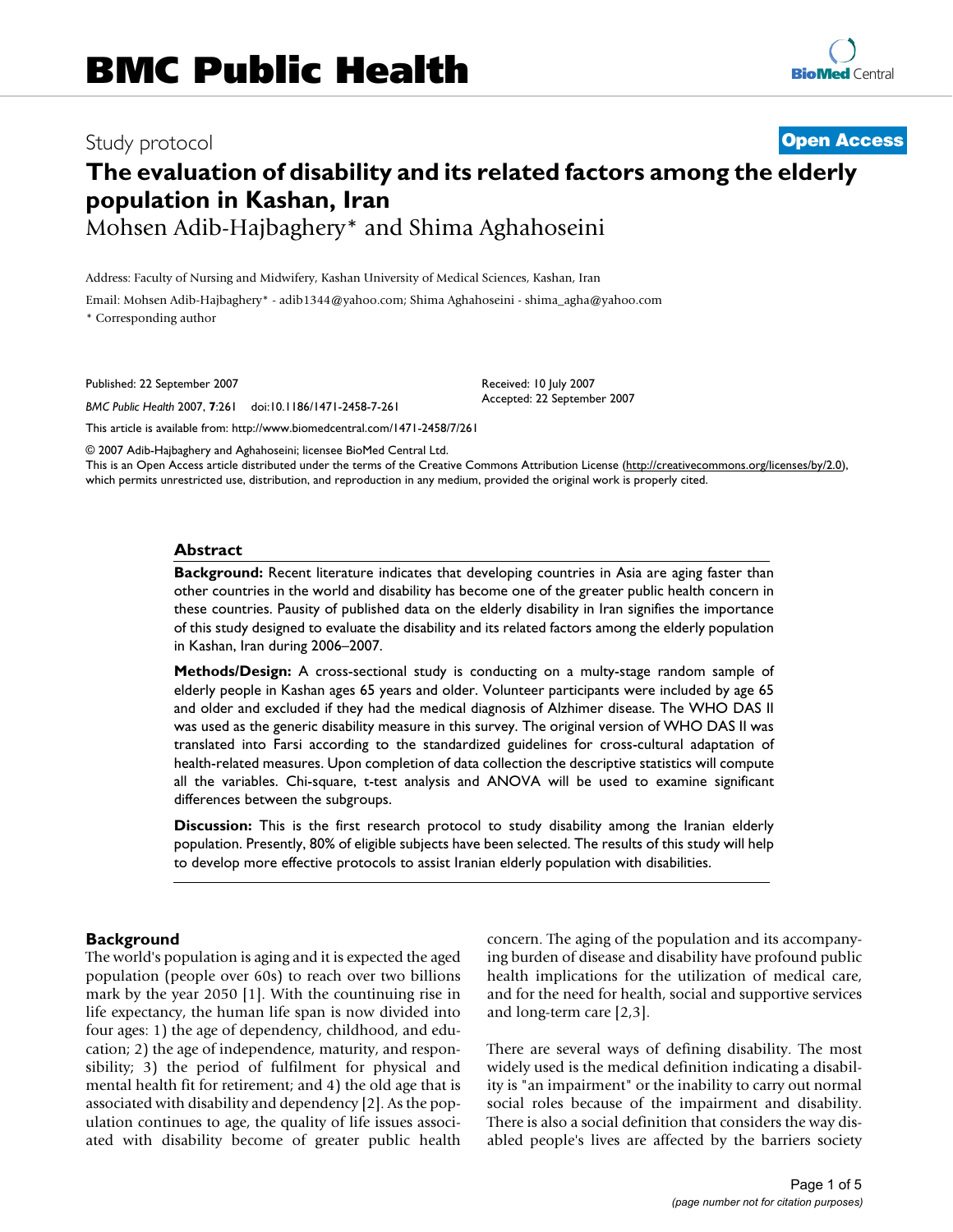imposes on them [4]. It has also defined as an impairment in activities of daily living (ADL) [5], or having a "problem" in performing any of ADLs without help or equipment for three months or longer [6].

Newly developed countries in Asia are aging faster than other countries in the world. The rate of increase of the elderly population age 65 and older in these countries is reported at approximately 3% annually, compared with 1.0% to 1.3% in the United Kingdom (UK), Sweden, and the United States [7]. Based on the report of Iran's Ministery of Health in 2005, the proportion of persons 65 and older in Iran accountes for 6% of the population. It is estimated that this rate will rise to 19% by 2030 [8]. It is also predicted that the population of dependent elderly will reach to more than one third of the total population by the year 2050 [9].

Disabled people use significantly more medical resources than do non-disabled people [10]. Researchers examining the global aging issue in the 1970s concluded that the elderly were increasingly disabled and less healthy [11]. The costs associated with disabilities of the elderly are high and continuing to grow accounting for 3.6% of the UK gross domestic product and some have suggested that overall costs might rise as high as 10.8% by 2030 [12,13].

The rising costs of this problem will negatively effect the quality of life among the elderly people and their physical or mental functioning as well as their families. Therefore, global aging has precipitated policy discussion around world. For instance, Japan has formed a national health plan, Germany has funded a reform for long term care and UK has appointed a Royal Commission to address aging population and their health care needs [2,14].

The study of disability among the elderly by Melzer [2] indicated that 11% of men and 19% of women age 65 and older suffer from some form of disability; 38% were cognitively impaired and more than 80% of disabled elderly needed help at least once a day. Similarly, Minden et al. [15] reported that disability have been costly for elderly by effecting a decrease in their income and an increase in their need for assistance with ADL as nearly 85% of the elderly need help with ADL and 40% with houshold activities.

Researchers have indicated that the prevalence of disability varies in different countries. In a study of social environment and gender differences regarding disability in Egypt and Tunisia, Yount and Agree [16] reported that in Egypt men and women experienced more physical limitations compared to elderly in Tunisia while elderly in Tunisia suffered from multitudes of disabilities including ADL limitations.

Some research literature indicates an increased disability trend in the developing countries [7]. Other published works generally suggest that disability is falling among the elderly in developed and western countries [6,10].

Both chronic diseases and acute events such as cardiovascular conditions, stroke, hip fractures, arhritis, skeletal and mobility problems as well as hospitalization are among the most common underlying reasons for physical disability in older adults [17,18]. Some reports indicate variations in sex and age contributing to the levels of disability [16,19,3]. Parahyba et al. [20] reported that there was a significant relationship between age, sex, low education and low income with the level of disability. Wilcox et al. [18] report that the elderly's perception of disability has more negative effects on their level of health and quality of life than their actual level of disability.

All these findings support the significance of this study and show the necessity for an effective protocol addressing disability health issues among the elderly in Iran. Studies of the prevalence, causes, and effects of disability in the aging population are crucial for an appropriate public health policy and planning in Iran. Whereas many population studies on disability in older adults have been conducted in western countries, this study will enhance the health care providers' understanding of elderly disability issues in Iran and provide a closer reflection on similar cultures in Asia and the Middleastern countries.

While the Iranian population of elderly people is rapidly increasing and the population is shifting age pattern from young to adult [8], the government and health care system have not focused on the demandes of elderly as a voulnerable subgroup of the society. A large number of aging adults in Iran are illiterate, 70% live in cities [8] and need more attention by the national health care system. The health condition of Iranian elderly and their types and levels of disabilities have not been studied before. This study was designed to evaluate the disability and its effects among the elderly population in Kashan, Iran during 2006–2007.

# **Methods/Design**

A cross-sectional study is conducting on a random sample of elderly people (ages 65 and older) residing in Kashan, Iran.

#### *Setting, sample and inclusion criteria*

Kashan is a large city in Isfahan province (at the center of Iran) and located 200 KM from Tehran (the capital of Iran). Based on the last census data in the year 2000 it has been estimated that approximatly 25,000 people living in Kashan, Iran are 65 years and older. There are 35 health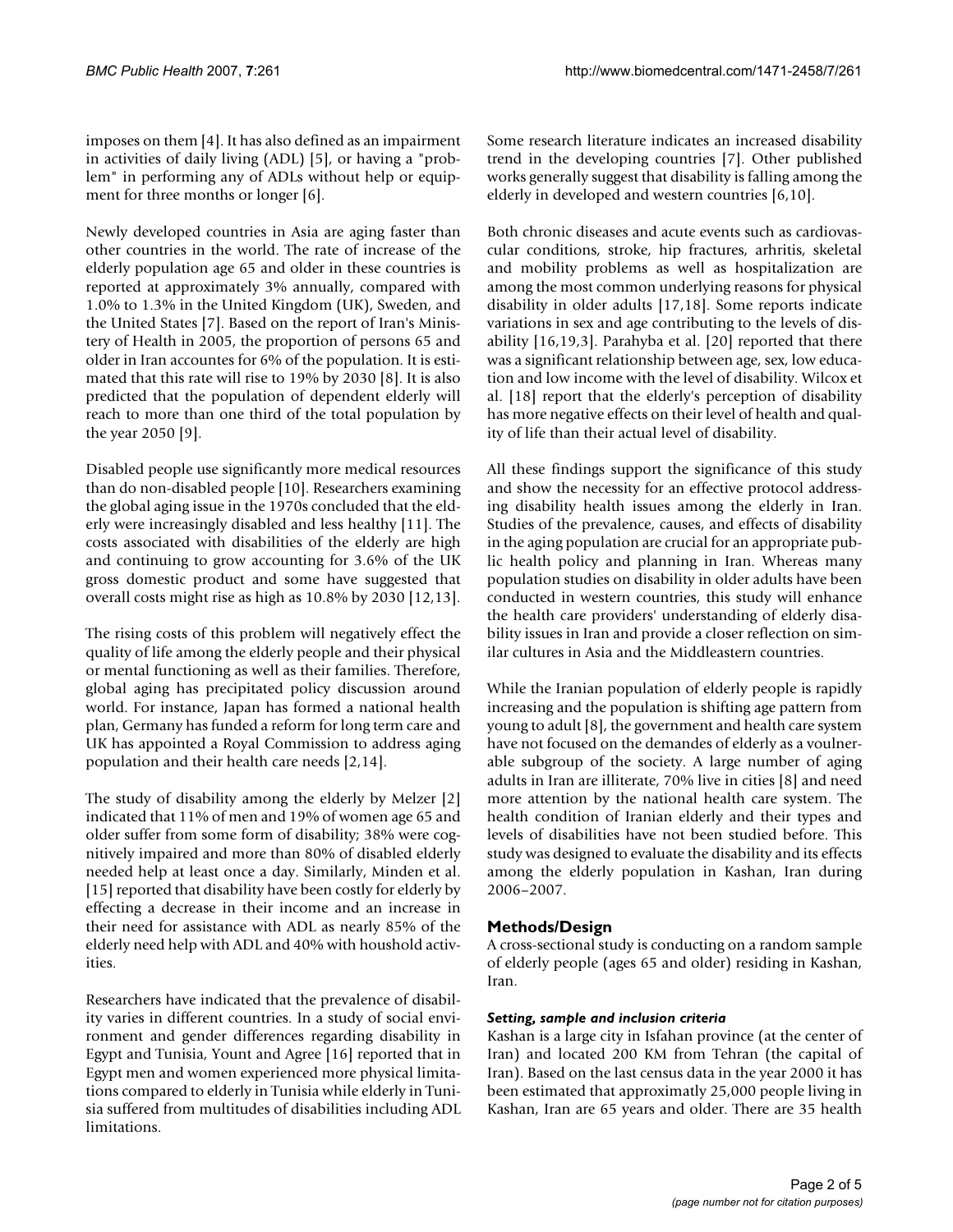centers within the city addressing the primary health care issues of the entire city under national health care plan.

Sample size was calculated based on the previous report by Melzer [2] who estimated 30% of aging population have some form of disability. The formula listed below was used  $[p = 0.30, q = 0.70, d = 0.05, a = 0.95]$  for 350

subjects in the study  $[\mathbf{n} = \frac{\mathbf{z}^2 * \mathbf{p}\mathbf{q}}{\mathbf{d}^2}].$ 

Having 65 years of age or older, willing to participate in the study and not having a medical diagnosis of Alzhimer disease helped with a multy-stage random selection and sampling strategy. The reason for excluding subjects with the diagnosis of Alzhimer was based on the necessity to have clear cognition of all participants.

The demographic map of the city was divided into 35 region based on the population covered by each health care facility. Each region had between 1–3 section. One or two alleys selected in each section and subjects were selected from residenence of homes in each alley. Subjects were selected by age 65 and older and assesed for exclusion criteria [fig. 1]. The researcher identified potential subjects, introduced study purpose and obtained voluntary informed and written consent. Subjects completed a questionnaire and engaged in a formal interview. At this time 80% of data has been collected and being entered for computation. The sampling will continue untill the required sample is reached.

#### *Questionnaire*

The WHO DAS II 36 items was used as the generic disability measure in this survey. The WHODAS II has been developed to assess the activity limitations and participation restrictions experienced by an individual irrespective of medical diagnosis. The WHO DAS II explores what people do in different areas of life using 36 items that ask for respondents to state the level of difficulties experienced in six domains of life during the last 30 days. The domains included in the instrument are: Understanding and communicating (cognition), Getting around (mobility), Self care (attending to one's hygiene, dressing, eating and staying alone), Getting along with people (interpersonal interactions), Life activities (domestic responsibilities, leisure, and work) and Participation in society (joining in community activities). Self-reported health status was also assessed using a single question ("In general, would you say your health is excellent, very good, good, fair or poor?").

Socio-demographic data included age, sex, living status, needing help in activities, marital status, insurance status, education, employment status, addictions (dependency),



**Figure 1** Process of sampling in each cluster.

current and previous work status, household income, housing type (a reliable surrogate indicator of socioeconomic and income status), living arrangement, having regular bodily activities, and caregiver availability.

#### *Medical Conditions*

Subjects were asked to report their most recent state of wellbeing within the last 12 months before the interview and list of any specific medical conditions, which included coronary artery disease, heart failure, hypertension, dyslipidemia, diabetes mellitus, stroke, cancer, hip fracture, arthritis, asthma, chronic obstructive pulmonary disease (COPD), cataract, and other conditions. The frequency of hospitalization [for every medical condition reported by the respondent] in the 12-month period before the interview was also collected.

#### *Translation of WHO DAS II*

The original version of WHO DAS II was translated into Farsi according to the standardized guidelines proposed by Guillemin et al. [21]. A native English speaker living in Iran who understood Farsi language quite well and did not have indepth knowledge of disability assessment carried out back translation. The final version derived from reconciliation of the original and back translation and tested on 15 elderly people. The content validity of translated WHO DAS II was approved by 10 faculty members in Kashan Medical University. Translated WHO DAS II also was repeated in 15 before mentioned people in 2 weeks apart for test-retest analysis. Reliability was determined from Cronbach's alpha and test-retest. Cronbach's alpha was higher than 0.91 for domains and it was 0.93 for overall scores. Spearman's rank correlation was also 0.89 for WHO DAS II and it was higher than 0.73 for WHO DAS II domains.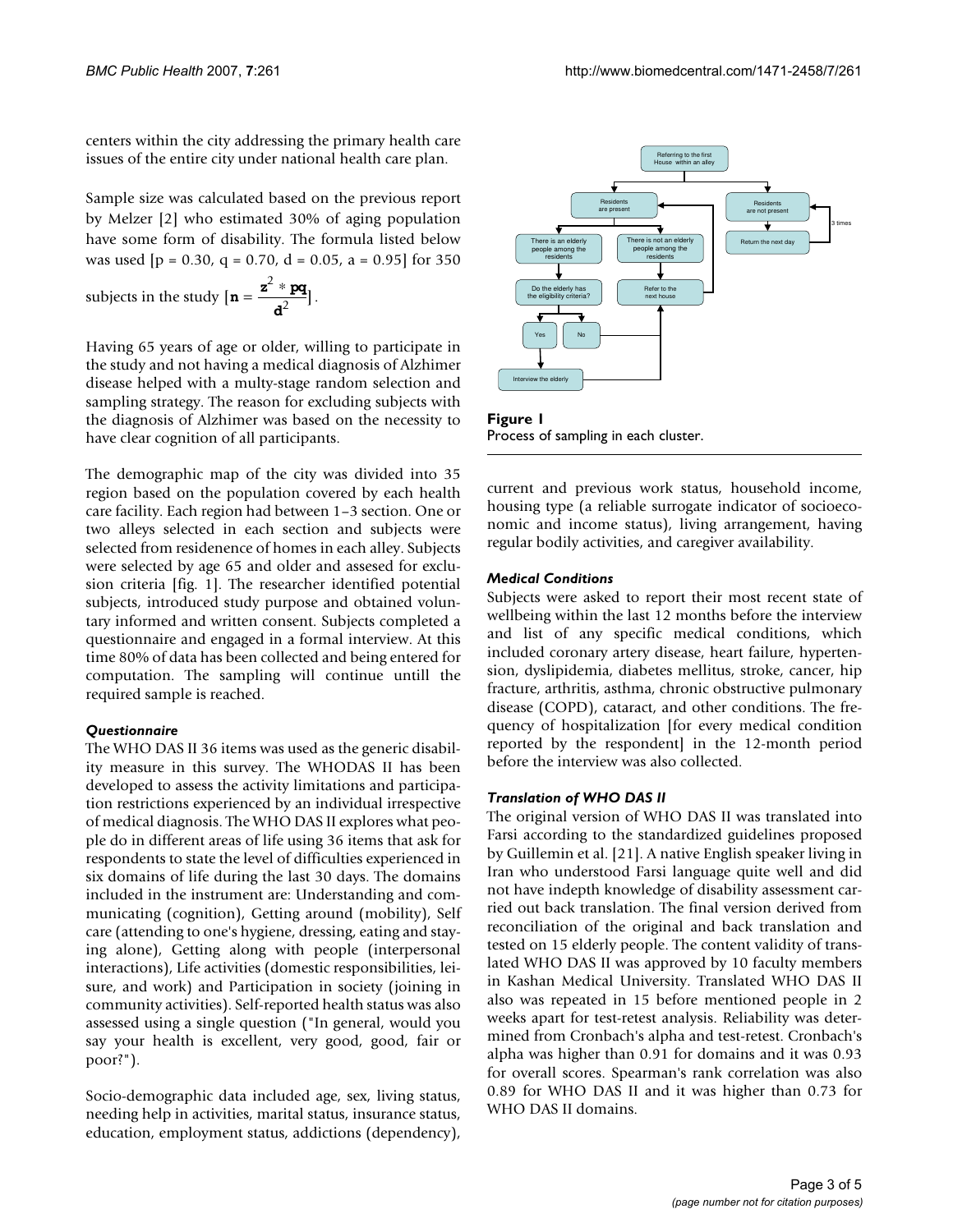#### *Statistical analysis*

The WHO DAS II has a likert scale format rated on a scale of 1–5 [from none to extreme disability], however, the researchers will rate it on a scale of  $0-4$   $[0 = none, 1 =$ Mild,  $2 = \text{Modern}$ ,  $3 = \text{Server}$  and  $4 = \text{Extreme disability}$ or cannot do]. The maximum score is 144 and the minimum score 0. The participants' total score will categorize under the 5 categories of extreme, sever, moderate, mild and without disability for the score levels of 0–36, 37–72, 73–108, 109–143 and 144 respectively. Descriptive statistics will computed for all variables. Chi-square, t-test analysis and ANOVA will also utilize to check significant differences between the subgroups.

This study was granted Institutional Review Board (IRB) approval by Kashan University of Medical Sciences [KAUMS] and received ethics approval from the ethic committee of KAUMS. All subjects were provided a copy of the written consent and assured of their annonymity and confidentiality of data obtained. Current raw data has been secured in a locked cabinet at researcher's office.

## **Discussion**

Disability due to physical, mental, or emotional health problems is a major public health issue, resulting in the reduction of life quality and increased dependence on the health-care system. Disabilities are disproportionately represented among the elderly population and those with lower socioeconomic status [3]. The capacity of health system to be prepared for a public health threat is influenced not only by the community in which the health care system is located but also by the data the system has about the community. This study will provide the first data set on this subject.

To date, this is the first research protocol to study disability among the Iranian elderly population. This population is particularly at risk not only for changes in their bodily mechanisms but also for the lack of authority attention to the rapid increase of aging population and their health care needs. Although different disability measures exist, for this study researchers selected the WHO DAS II questionnaires for its cultural appropriateness to the Iranian population. The ease of application to a larger sample size also played a role in selection of this instrument. The pending results of the data analysis will help the health care providers gain more insight into the scope of disability among the Iranian elderly.

#### *Progress of the study*

Presently 80% of eligible subjects have selected for inclusion and data collection. Available data is entered into the statistical software for later analysis. The results of this study will be available in 2008.

# **Competing interests**

The author(s) declare that they have no competing interests.

# **Authors' contributions**

MAH contributed to the development of the study protocol, data collection, analysis and preparing the report and manuscript. SAH contributed in data collection and entry to the statistical software. Both authors have read and approved the final manuscript.

## **Acknowledgements**

The authors also gratefully acknowledge of Dr. Marjaneh Fooladi from School of Nursing, University of Texas for linguistic revision of the manuscript.

#### **References**

- 1. Abedi H, Shahriari M, Ali-Mohamadi N: **Geriatric nursing.** Isfahan, Oruj pub; 2003.
- 2. Melzer D, McWilliams B, Brayne C, Johnson T, Bond J: **[Profile of dis](http://www.ncbi.nlm.nih.gov/entrez/query.fcgi?cmd=Retrieve&db=PubMed&dopt=Abstract&list_uids=10213718)[ability in elderly people: estimates from a longitudinal popu](http://www.ncbi.nlm.nih.gov/entrez/query.fcgi?cmd=Retrieve&db=PubMed&dopt=Abstract&list_uids=10213718)[lation study.](http://www.ncbi.nlm.nih.gov/entrez/query.fcgi?cmd=Retrieve&db=PubMed&dopt=Abstract&list_uids=10213718)** *BMJ* 1999, **318(7191):**1108-1111.
- 3. Larry LS: **Disability among adults in New York state, 2001– 2003: prevalence and health risk behavior.** *Behavioral Risk factor Surveillance System* 2005, **12(1):**1-8.
- 4. **What is disability?** [\[http://www.youthinformation.com/Templates/](http://www.youthinformation.com/Templates/Internal.asp?NodeID=90844) [Internal.asp?NodeID=90844](http://www.youthinformation.com/Templates/Internal.asp?NodeID=90844)]
- 5. Allain TJ, Wilson AO, Gomo ZA, Mushangi E, Senzanje B, Adamchak DJ, Matenga JA: **Morbidity and disability in elderly zimbabweans.** *Age and Ageing* 1997, **26(2):**115-21.
- 6. Spillman BC: **[Changes in elderly disability rates and the impli](http://www.ncbi.nlm.nih.gov/entrez/query.fcgi?cmd=Retrieve&db=PubMed&dopt=Abstract&list_uids=15016247)[cations for health care utilization and cost.](http://www.ncbi.nlm.nih.gov/entrez/query.fcgi?cmd=Retrieve&db=PubMed&dopt=Abstract&list_uids=15016247)** *The Milbank Quarterly* 2004, **82(1):**157-94.
- 7. Pin T, Niti M, Chiam PC, Kua EH: **[Prevalence and correlates of](http://www.ncbi.nlm.nih.gov/entrez/query.fcgi?cmd=Retrieve&db=PubMed&dopt=Abstract&list_uids=16420194) [functional disability in multiethnic elderly Singaporeans.](http://www.ncbi.nlm.nih.gov/entrez/query.fcgi?cmd=Retrieve&db=PubMed&dopt=Abstract&list_uids=16420194)** *J Am Geriatr Soc* 2006, **54:**21-29.
- 8. Amir-sadri A, Soleimani H: **Elderly phenomena and its outcomes in IRAN.** *The Journal of Hygin and Health* 2005, **1(2):**19-35.
- 9. Spengler : **Demographics and Iran's imperial design.** *Asia Times* [\[http://www.atimes.com/atimes/Middle\\_East/](http://www.atimes.com/atimes/Middle_East/GI13Ak01.html) [GI13Ak01.html](http://www.atimes.com/atimes/Middle_East/GI13Ak01.html)].
- 10. Cutler DM: **[The reduction in disability among the elderly.](http://www.ncbi.nlm.nih.gov/entrez/query.fcgi?cmd=Retrieve&db=PubMed&dopt=Abstract&list_uids=11390991)** *Proc Natl Acad Sci USA* 2001, **98(12):**6546-6547.
- 11. Crimmins E, Saito Y, Ingegneri D: **Changes in life expectancy and disability-free life expectancy in the United States.** *Population and Development Review* 1989, **15:**253-267.
- 12. Nuttal SR, Black wood RJl, Bussell BNH, Cliff JP, Cornal MJ, Cowley A, *et al.*: **Financing long-term care in great britain.** *Journal of the Institute of Actuaries* 1994, **121:**1-53.
- 13. Bone M: **Trends in dependency among older people in england.** london: office of population census and surveys; 1995.
- 14. Wiener J: **Long term care reform: an international perspective.** In *Health care reform: the will to change. Health Policy Studies number 8* Paris: Organisation for Economic Cooperation and Development; 1996.
- 15. Minden SL, Frankel D, Hadden LS, Srinath KP, Perloff JN: **[Disability](http://www.ncbi.nlm.nih.gov/entrez/query.fcgi?cmd=Retrieve&db=PubMed&dopt=Abstract&list_uids=14988588) in elderly people with multiple sclerosis:an analysis of base[line data from the sonya slifka longitudinal multiple sclerosis](http://www.ncbi.nlm.nih.gov/entrez/query.fcgi?cmd=Retrieve&db=PubMed&dopt=Abstract&list_uids=14988588) [study.](http://www.ncbi.nlm.nih.gov/entrez/query.fcgi?cmd=Retrieve&db=PubMed&dopt=Abstract&list_uids=14988588)** *NeuroRehabilitation* 2004, **19(1):**55-67.
- 16. Yount KM, Agree EJ: Social Environment and Gender Differ**ences in Disability in Egypt and Tunisia.** [\[http://paa2004.princ](http://paa2004.princeton.edu/download.asp?submissionId=40131) [eton.edu/download.asp?submissionId=40131\]](http://paa2004.princeton.edu/download.asp?submissionId=40131).
- 17. Fried LP, Guralnik JM: **[Disability in older adults: evidence](http://www.ncbi.nlm.nih.gov/entrez/query.fcgi?cmd=Retrieve&db=PubMed&dopt=Abstract&list_uids=8994496) [regarding significance, etiology, and risk.](http://www.ncbi.nlm.nih.gov/entrez/query.fcgi?cmd=Retrieve&db=PubMed&dopt=Abstract&list_uids=8994496)** *J Am Geriatr Soc* 1997, **45(1):**92-100.
- 18. Wilcox VL, Kasl SV, Idler EL: **[Self-rated health and physical disa](http://www.ncbi.nlm.nih.gov/entrez/query.fcgi?cmd=Retrieve&db=PubMed&dopt=Abstract&list_uids=8785698)[bility in elderly survivors of a major medical event.](http://www.ncbi.nlm.nih.gov/entrez/query.fcgi?cmd=Retrieve&db=PubMed&dopt=Abstract&list_uids=8785698)** *J Gerontol B Psychol Sci Soc Sci* 1996, **51(2):**S96-104.
- 19. Parker CJ, Morgan K, Dewey ME: **Physical illness and disability among elderly people in England and Wales: the Medical**